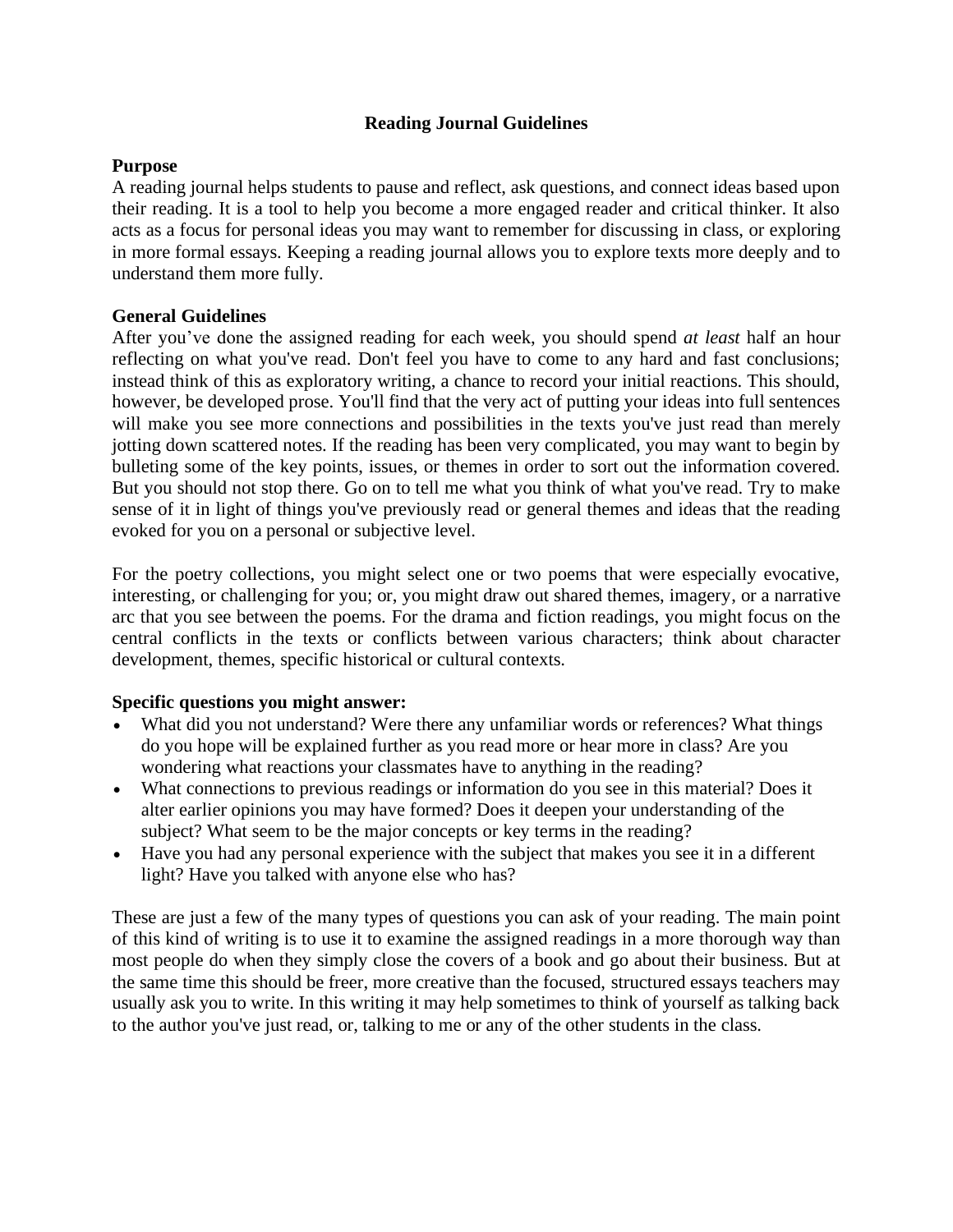### **General Advice:**

The purpose of a journal is not to test your knowledge of the reading but to help you reflect personally and thoughtfully as you read. As such, there are no right "answers" or uniform expectations. Writing your ideas will help you to clarify your thoughts and will allow me to observe your critical thinking strategies. A journal should be something you keep as you read, or, immediately following a selection of readings.

- Be sure to write down your ideas freely and honestly. You will be graded on the quality of writing and critical thinking, not mechanics.
- Do not simply summarize the reading or the plot. I have already read the same texts and do not need a full summary. I want to see how you think about what you have read.
- You may respond personally, rather than with academic language. For example:
	- o I do not understand…I noticed that…I wonder about ... A question I have is…
	- o This (passage, scene, etc.) makes me feel/think…
	- o I think the (passage, scene, etc.) is important because…
	- o I really like/dislike this (idea, author, character, etc.) because…
	- o What was the author thinking when…
- You are encouraged to provide questions raised by the readings for your own reference and understanding and/or to discuss in class.

## **Summary of Expectations**

*To gain the most benefits from a reading journal, you should:*

- Attempt and complete the assignment in good faith as you read.
- Respond honestly and energetically (even if responding negatively).
- Write an adequate amount (remember, this is a tool to demonstrate how well you read).
- Ask questions and observe your responses as they develop (you should understand your own ideas and try to build upon them throughout the semester).
- Take some risks and be an active participant in your own learning process.
- See the reading journal rubric for grading criteria and assessment and use this to help ensure you are meeting the minimum expectations.

## **Formatting and Submission Guidelines**

- Each journal entry should be at least one typed, single-spaced page in 12-point Times New Roman with 1" margins; you may use bullet points but sparingly and should provide at least two to three full paragraphs of prose writing.
- You will create one journal entry for each of the assigned books for a total of six entries; journals should be submitted to the Pilot dropbox by 12 pm every other Thursday (Weeks 3, 5, 7, 10, 12 and14). I will check the timestamp to confirm you submitted on time; late submissions will receive point deductions.
- Journal entries will be graded weekly and given a point value based on the rubric below; your final grade for the reading journal will be the average of total points earned; you can keep track of your points through the corresponding attendance register in Pilot.